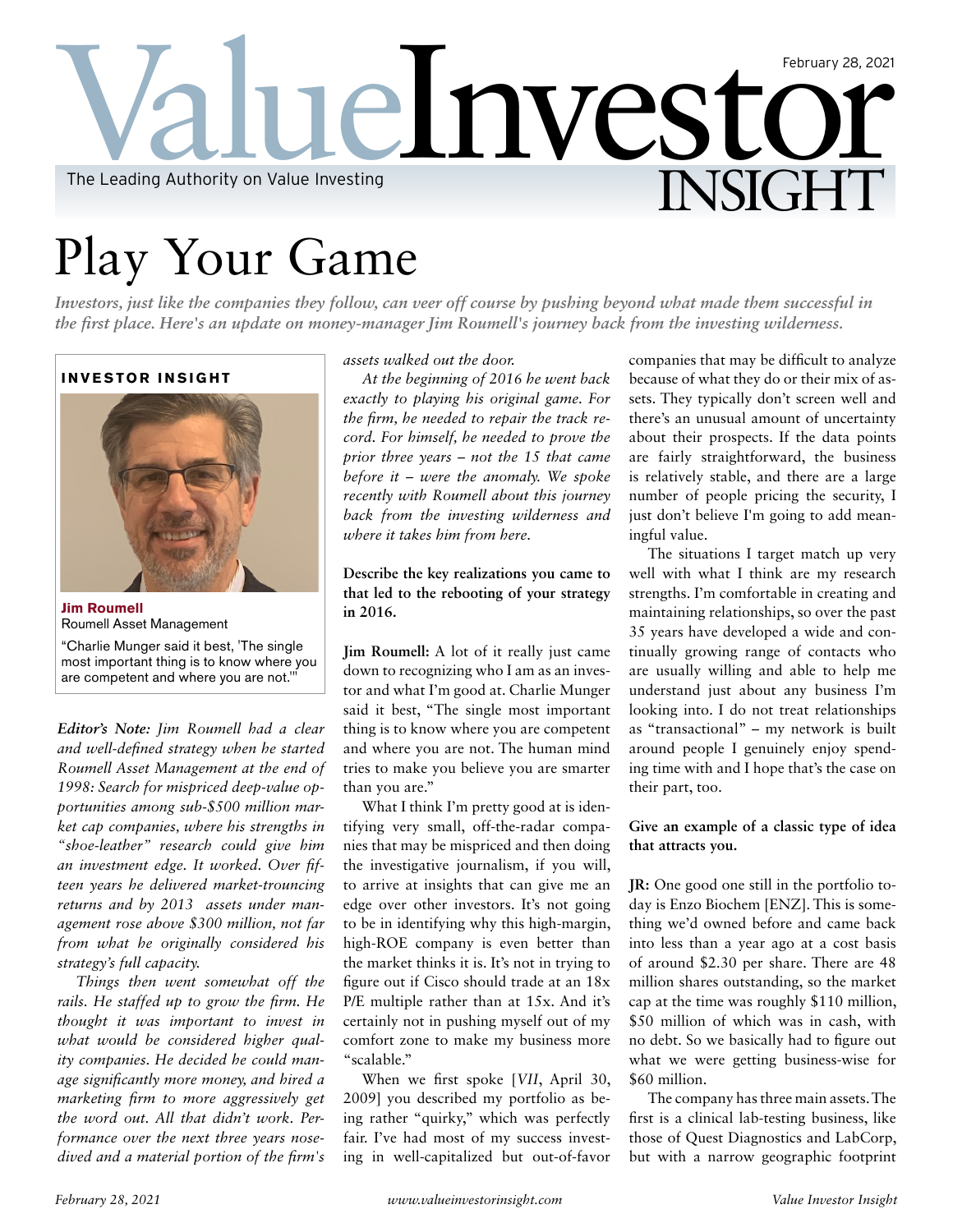in New York, New Jersey and Connecticut. The next asset is a products business, where they actually sell test kits, primarily for women's health, that are used in their labs and sold to third-party facilities as well. This segment also got emergency authorization last Spring to start selling Covid active-virus and antibody tests that they had quickly developed. The third asset is a small therapeutics business, consisting of two drugs that have passed phase-two clinical trials and are continuing through the trial process.

It's a long story, but Enzo has been in kind of a perennial battle with shareholders. The board and management has tended to be uncommunicative and basically deaf to shareholder concerns. We're currently actively involved in working to change various aspects of that, but motivating it all is our view that the assets here are worth a lot more than the market recognizes. There's no sell-side analyst coverage.

Run-rate annual revenue coming from the lab and products businesses is currently around \$115 million. Covid test sales have provided some tailwinds, and it's of course unclear how long that will last. But the lab business, based on what Quest and LabCorp typically pay to buy up such businesses, we think is worth 2-4x revenue. Products' businesses like Enzo's are typically bought and sold for at least 2x revenue. To be conservative, we use 2x revenue for both businesses, which would indicate a value of around \$230 million. Add in the \$50 million in cash and that results in a market value of \$280 million, or close to \$6 per share. That ascribes no value to the pipeline therapeutics. The stock today trades at \$2.90.

This kind of checks the boxes for us. Great balance sheet protecting us on the downside. What we think is a deeply discounted stock price. There's high uncertainty, in this case focused around corporate governance, which is horrendous but we believe is finally poised to change. It's a business we've known for some time, but very few people are paying attention to it. It may not be a smooth ride, but we think one worth taking.

**You've written recently about a further evolution in your strategy, this time around position sizing. Explain the genesis of that and what you're doing differently.**

**JR:** We recently decided to increase our level of portfolio concentration, taking full equity positions from 3% to 6% in size to more like 5% to 10%. The genesis of that was hearing from investors that they invest with us to find small out-of-

## **ON ALIGNMENT: Having more than 50% of my net worth in the portfolio put me in a different place riskwise than my investors.**

favor stocks and spend the time and effort involved to figure out if those stocks are mispriced. If we do that well – and our investors are counting on us to do that well – why not express our conviction through bigger positions?

As the conversation went further, I realized that the primary reason I managed the portfolio the way I did was because the majority of my net worth was in it. It obviously makes sense that portfolio managers should have skin in the game, but my having more than 50% of my total net worth in the portfolio put me in a very different place risk-wise than my investors who only had maybe 5% to 10% of their money with me – money that was specifically earmarked to invest in small off-radar stocks.

To get in better alignment from a risk perspective – while still having plenty of skin left in the game – I've committed to keeping one-third of my net worth in the fund. We'll keep cash on hand for liquidity purposes, but not let the cash level reflect market timing to any great degree. Our top ten positions now average 7-8% each of the portfolio. It all makes more sense for how we invest, and it's actually been quite liberating for me to act more fully on conviction when I have it.

**Describe the broader investment case for your portfolio's largest current position, GSI Technology [GSIT].**

**JR:** We first came across GSI in 2016 not long after it acquired an Israeli software company called MikaMonu. Like a lot of our companies it was cash-rich, and the acquisition had the potential to transform it from a declining maker of SRAM [Static Random Access Memory] chips to an important player in the emerging area of what are known as Associative Processing Unit [APU] chips used in artificial intelligence applications. The legacy business still generated plenty of cash to fund investments in the future, and the payoff in AI-related chips, while pretty speculative, was potentially very big.

We underestimated the time necessary to bring the APU chip to market, but we believe the first-generation Gemini-I chip the company has developed is now ready for prime time. And given the various assets the company has, we don't believe the market is ascribing nearly the value to it that it should.

The company's market cap at the current \$7.35 share price is around \$175 million. Starting with the easiest to value assets, we subtract from that \$62 million in cash and Treasury securities on the balance sheet. GSI owns outright its Sunnyvale, CA headquarters, which we value at \$13 million. The legacy SRAM business has been repurposed away from commodity consumer end markets and is now on more solid footing selling chips with \$20,000 to \$30,000 average selling prices to defense and aerospace customers. We value this business at 1x to 1.5x revenues, which at the midpoint of that range would make it worth about \$63 million. There's no debt, so net all that out from the market cap and there's an implied value for the APU business of less than \$40 million.

The big question then is what the Gemini chip business is worth. I'll try not to overwhelm you with too much detail, but the Gemini APUs are designed to execute memory and processing functions in parallel fashion, which allows them to deliver faster search outcomes, with a scalable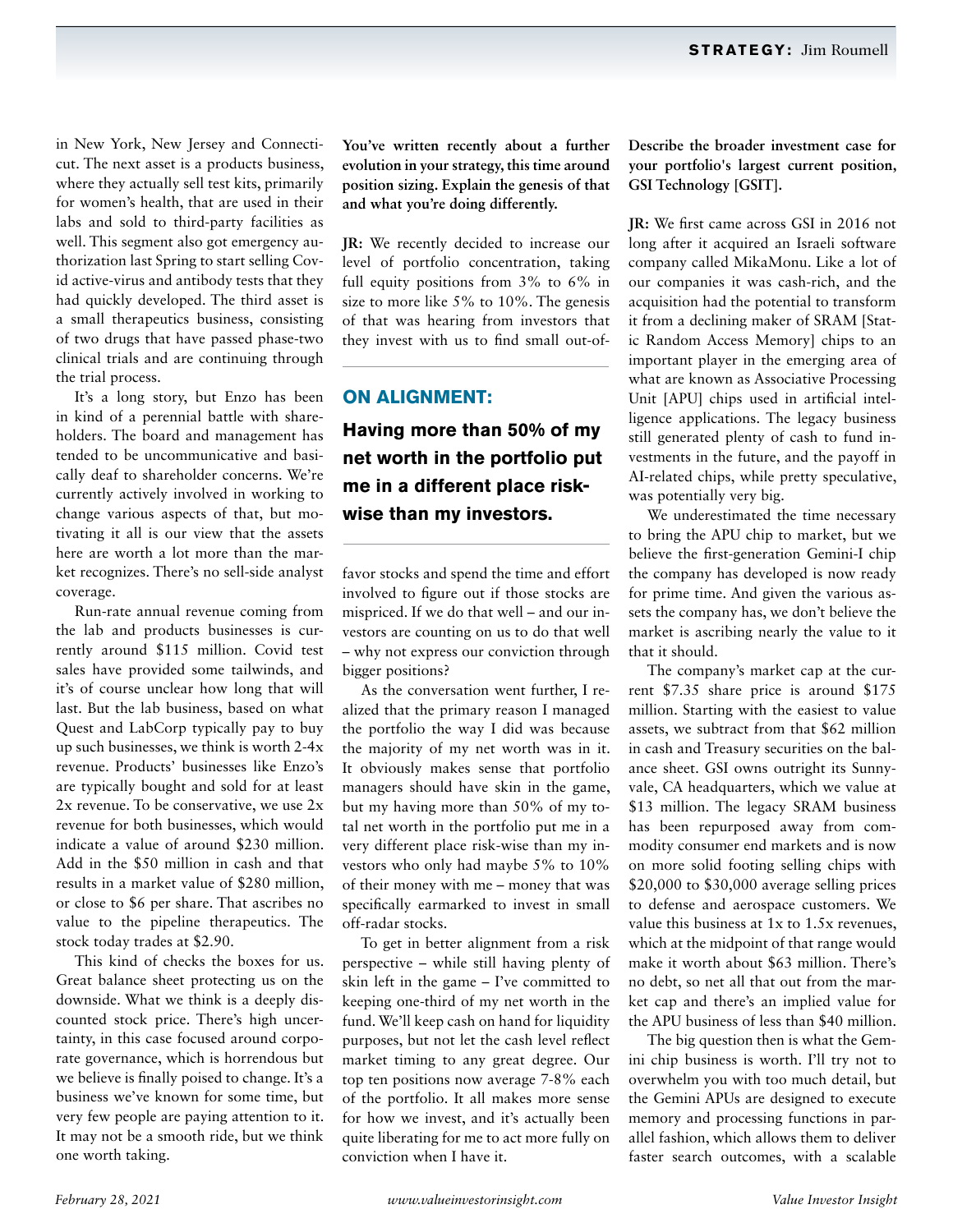architecture that uses dramatically less power. This is extremely important in artificial-intelligence applications, where you're looking to draw inferences from databases that have billions of pieces of information. The company expects early, prominent applications in such areas as facial recognition, drug discovery and online search.

We were excited to see that Gemini was selected for beta-testing by the Weizmann Institute of Science, Israel's leading research university, and that relationship is expected to expand. The new chips are just now coming to market more broadly, so we're not likely to see sales ramping for them until into 2022.

**We could imagine the research and analysis here getting pretty technical pretty fast. How did you get sufficiently up to speed on the nuances of all that?**

**JR:** The idea was actually brought to our attention by a very successful technology entrepreneur in Israel who has helped us a great deal in getting comfortable with both the people and the technology. We have another contact in the U.S. we've known for years who's knowledgeable about the

**GSIT S&P 500**

**Valuation Metrics**

(@12/31/20 or latest filing):

Renaissance Tech

P/E (TTM)  $n/a$  43.7 Forward P/E (Est.) n/a 22.5 **Largest Institutional Owners**

**Company % Owned** Roumell Asset Mamt 5.6% Dimensional Fund Adv 3.9%<br>Renaissance Tech 3.7%

Vanguard Group 3.6% BlackRock 3.6%

**Short Interest** (as of 2/15/21): Shares Short/Float 1.0%

(@2/26/21):

### **INVESTMENT SNAPSHOT**

#### **GSI Technology**  (Nasdaq: GSIT)

**Business:** Designs, develops and markets static random-access memory [SRAM] and artificial intelligence chips used in security, defense, drug-discovery and other applications.

#### **Share Information** (@2/26/21):

| <b>Price</b>                   | 7.34            |
|--------------------------------|-----------------|
| 52-Week Range                  | $4.75 - 8.74$   |
| <b>Dividend Yield</b>          | $0.0\%$         |
| <b>Market Cap</b>              | \$174.7 million |
| <b>Financials (TTM):</b>       |                 |
| Revenue                        | \$28.6 million  |
| <b>Operating Profit Margin</b> | $(-69.4\%)$     |
| <b>Net Profit Margin</b>       | $(-71.2%)$      |



#### **THE BOTTOM LINE**

Jim Roumell often looks for companies with emerging business lines that appear to have far greater potential than the market appears to be recognizing. In this case be believes the market is valuing the company's new line of processors for artificial-intelligence applications at less than \$40 million, maybe 10% of what it would be worth in a buyout.

Sources: Company reports, other publicly available information

memory-chip business and participated on several of our calls with the company. You can also find good Wall Street research, not on GSI specifically, but on APU chips in general and their potential as artificialintelligence applications multiply.

I'd also say after getting to know the company's management over the past five years, we believe them. Insiders own roughly 35% of the shares and have at every step of the way laid out very credibly what they're doing and why. It's always at least partly the case in ideas like this that we're making a bet that the people running the company will deliver. And remember, we believe we're pretty protected on the downside by other assets of the company and by the fact that we're not paying that much for the Gemini option.

So what could the new chip platform be worth? We obviously don't know exactly, but there have been a number of acquisitions of AI chip companies that we believe are relevant. Probably the most comparable is Intel's purchase in 2016 of a pre-revenue AI-chip competitor called Nervana, for \$400 million. GSI makes the case that its technology is superior to Nervana's, and I've asked management outright what they'd do if offered \$400 million for the Gemini platform. I realize they wouldn't likely tell me any different, but I believe them when they say they wouldn't take it. For something that we think is valued at less than \$40 million by the market today, that's very nice to hear.

I'd add here that we believe GSI will ultimately get sold to a larger chipmaker with marketing heft and plenty of resources to expand in what should be a dynamic part of the AI ecosystem. I would expect us to be in this until that happens.

**Any parting advice for investors out there rethinking – as they should from time to time – how they do things?**

**JR:** I remember in 2015 just being so angry that I'd allowed what happened to happen and that I'd messed up the record I'd worked so hard to build. It's all on me, but I had listened to people and went down some paths even though the whispers in